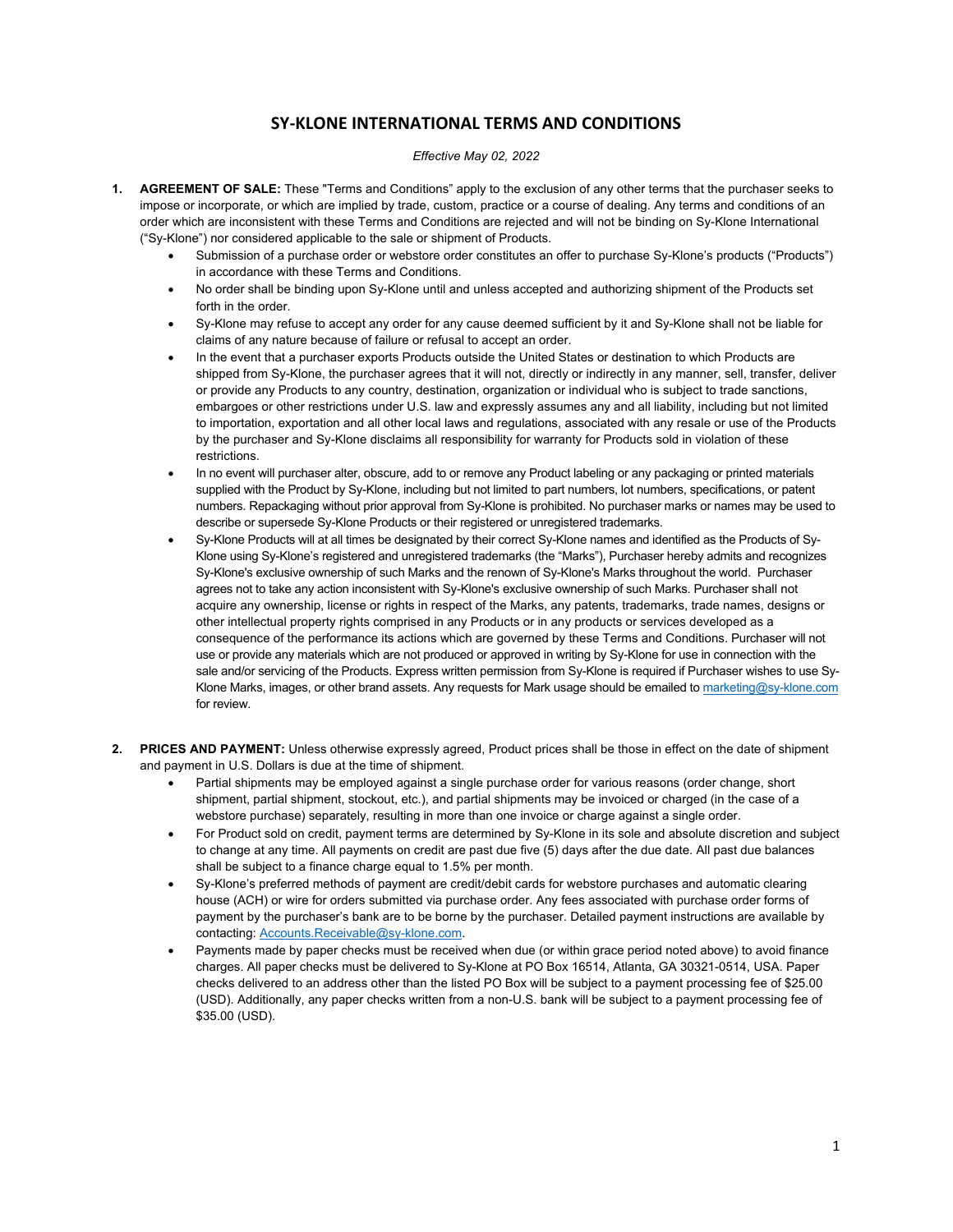- **3. TAXES:** Sy-Klone's prices do not include any sales, transaction, VAT, turnover or similar taxes which are exclusively the responsibility of the purchaser. The amount of any applicable present or future such tax shall be paid as an additional charge, unless Sy-Klone has been provided with a tax exemption certificate acceptable to the taxing authorities.
- **4. WARRANTY:** Sy-Klone's Products are covered by Sy-Klone's Limited Warranty which is available at https://www.syklone.com/sy-klone-limited-warranty.html. TO THE FULLEST EXTENT PERMITTED BY LAW, SY-KLONE SPECIFIALLY EXCLUDES ALL OTHER REPRESENTATIONS, WARRANTIES AND CONDITIONS, EXPRESS OR IMPLIED (WHETHER BY STATUTE OR OTHERWISE), INCLUDING WITHOUT LIMITATION, CONDITIONS, REPRESENTATIONS OR WARRANTIES WITH RESPECT TO MERCHANTABILITY, VALUE, CONDITION, QUALITY, CAPACITY, FITNESS OR SUITABILITY FOR ANY PURPOSE OR USE BY PURCHASER OR ITS CUSTOMERS. IN NO EVENT SHALL SY-KLONE BE LIABLE FOR INCIDENTAL, CONSEQUENTIAL OR PUNITIVE DAMAGES OF ANY KIND. SY-KLONE'S MAXIMUM LIABILITY ARISING OUT OF A PRODUCT SHALL NOT EXCEED THE AMOUNT PAID FOR SUCH PRODUCT.

Purchaser shall not extend or offer any warranties to its customers on Sy-Klone Products, other than Sy-Klone's Limited Warranty, without express written permission.

- **5. FULFILLMENT:** Sy-Klone welcomes and encourages advanced planning of fulfillment and shipping, including providing a forecast and firm orders in advance of standard fulfillment time to support assurance of supply and demand planning. Unless otherwise agreed in writing, Sy-Klone's standard fulfillment time is as follows:
	- a. **Less-than-container/truckload orders:** 15 business days from acceptance of an order
	- b. **20' container or small domestic truckload**: 20 business days from acceptance of order
	- c. **40' container or 53' domestic container/truckload:** 30 business days from acceptance of an order.

In times of heavy demand, fulfillment times may be extended. A limited set of Products may be available on an expedited basis and the Products available, including those available for purchase via webstore, are subject to change at Sy-Klone's sole discretion. Expedited shipments, if available, may be subject to additional fees, as outlined below in the Expedited Fees Table.

| <b>Expedite Fees Table</b>                                                                                                                |                                               |                                        |  |
|-------------------------------------------------------------------------------------------------------------------------------------------|-----------------------------------------------|----------------------------------------|--|
| <b>Order Type</b>                                                                                                                         | <b>Expedited Shipment</b><br><b>Timeframe</b> | <b>Expedite Fee</b>                    |  |
| <b>Filters</b>                                                                                                                            |                                               |                                        |  |
| Up to Five (5) Filters                                                                                                                    | Within 1-2 business day(s)                    | No fee                                 |  |
| <b>Bulk-Pack Filters</b>                                                                                                                  | Within 5 business days                        | \$25/bulk pack                         |  |
| <b>Pallet Filters</b>                                                                                                                     | Within 5 business days                        | \$100/pallet                           |  |
| Series 9000 Precleaners                                                                                                                   |                                               |                                        |  |
| Up to Five (5) Precleaners                                                                                                                | Within 1-2 business day(s)                    | No fee                                 |  |
| <b>Bulk-Pack Precleaners</b>                                                                                                              | Within 5 business days                        | \$50/bulk pack                         |  |
| <b>Pallet Precleaners</b>                                                                                                                 | Within 5 business days                        | \$150/pallet                           |  |
| Monitors (RESPA Advisor or RESPA Advisor+)                                                                                                |                                               |                                        |  |
| Single Monitor                                                                                                                            | Within 5 business days                        | \$25                                   |  |
| <b>Bulk-Pack Monitors</b>                                                                                                                 | Within 5 business days                        | \$50/bulk pack                         |  |
| <b>Current Generation Systems</b>                                                                                                         |                                               |                                        |  |
| Single System<br>(Powered)                                                                                                                | Within 1-2 business day(s)                    | No fee                                 |  |
| Minimum of Ten (10)<br><b>Powered Systems</b>                                                                                             | Within 6-14 business days                     | \$25/system                            |  |
| Between Five (5) and Nine (9)<br><b>Powered Systems</b>                                                                                   |                                               | \$35/system                            |  |
| Minimum of Ten (10)<br>Non-powered Systems                                                                                                |                                               | \$10/system                            |  |
| Between Five (5) and Nine (9) Non-<br>powered Systems                                                                                     |                                               | \$20/system                            |  |
| <b>Custom/Specialty Products - Non-standard kits and parts</b><br>that require metal fabrication, etc. which have non-standard lead times |                                               | Not available on an<br>expedited basis |  |
| <b>Service/Replacement Parts</b><br>Defined quantities of select<br>service/replacement parts                                             | Within 1-2 business day(s)                    | No fee                                 |  |

Fulfillment of accepted orders is subject to strikes, labor disputes, lockouts, accidents, fires, delays in manufacture or in transportation or delivery of materials, floods, severe weather or other acts of God, pandemic, war, embargoes, governmental actions, or any other cause beyond the reasonable control of Sy-Klone, whether similar to, or different from, the causes above enumerated; and Sy-Klone shall not be liable to purchaser for any damages arising from Sy-Klone's delay in delivery or failure to deliver as a result of any such cause. In the event of a scarcity in any of its Products for whatever cause, Sy-Klone may allocate its available supply as it sees fit, regardless of the time of receipt or acceptance of orders, or the quantity of orders on hand.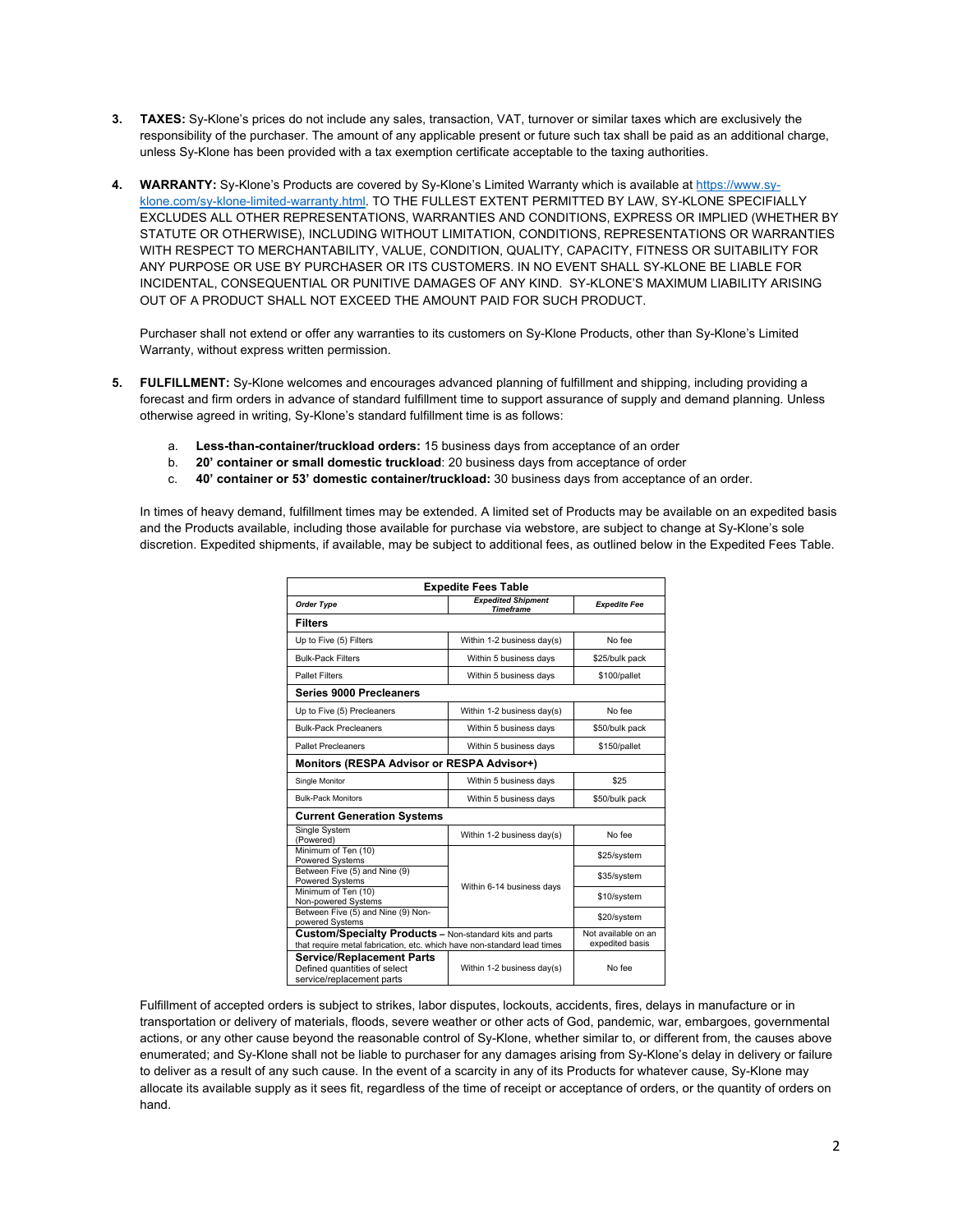- **6. CLAIMS:** Any claims against Sy-Klone, for shortages by it in making shipments, shall be made in writing to Sy-Klone within fifteen (15) days after receipt of shipment.
	- Sy-Klone's responsibility for transportations delays or damages to Products in-transit ceases upon delivery to purchaser's designated transportation agent (i.e., upon shipment from Sy-Klone facility), and any claims for delays or damages occurring thereafter shall be made by purchaser to the carrier. Notwithstanding the foregoing, if an order is shipped under Sy-Klone's designated transportation agent, as is the case with many expedited orders and webstore orders, any claims for transportation delays or damages shall be made by purchaser to Sy-Klone within thirty (30) days after purchaser knows, or should have known, of such a claim.
	- If purchaser believes that it has any other claim against Sy-Klone with respect to transactions arising out an order, these Terms and Conditions or any other agreement between purchaser and Sy-Klone, purchaser shall present such claim to Sy-Klone in writing with full details as to the basis and amount thereof, within thirty (30) days after purchaser knows, or should have known, of such a claim. If purchaser fails to present a timely claim, purchaser agrees that the claim will be barred and shall not be brought against Sy-Klone.
- **7. PRODUCT CHANGES:** Sy-Klone may, at any time, without notice, make changes (whether in design, materials, the addition of improvements, or otherwise) in any Product, and may discontinue the manufacture of any Product, all in its sole discretion, without incurring any obligations of any kind as a result thereof, whether for failure to fill an order accepted by Sy-Klone, or otherwise.
- **8. SHIPMENTS AND STORAGE:** All Sy-Klone Products are shipped Free Carrier (FCA) Sy-Klone's plant in Jacksonville, Florida (INCOTERMS 2020).
	- The method of shipment (air, sea, truck/parcel) is to be identified upon order submission. If the method of shipment is modified after the order is confirmed, and the new shipping method requires a different pallet size or type, or different quantity of product per pallet, the order is subject to a rework charge of \$100 per pallet.
	- Container-load shipments are encouraged for international customers and container/truckload shipments for larger domestic customers. Not only does this allow for more economical shipping cost for the customer, it may also facilitate taking advantage of pallet discount pricing on filters. Sy-Klone requires extended lead time on containerload/truckload orders (identified in Section 5: Fulfillment above) for production planning and orders must be placed for palletized Product to the fullest extent, as follows:
		- o 20' container: holds up to ten (10) pallets of Product (quantities customized to sea container pallet)
		- $\circ$  40' container: holds up to 20 pallets of Product (quantities customized to sea container pallet)
		- o 53' domestic container/truckload: holds up to 26 pallets of Product
		- $\circ$  Sy-Klone will work with customers on order submission to cube out any available space remaining beyond the above pallet parameters with additional, individually-boxed Product
		- o *Note: less than ten (10) pallets (or less than sixteen (16) linear feet) is considered less-than-container or lessthan-truckload.*
	- Confirmed and scheduled shipments not accepted and picked up by purchaser or purchaser's designated transportation agent within one (1) business day following the scheduled ship date are subject to storage charges of \$100 per pallet slot per day, beginning on the second day following the scheduled ship date.
	- A pallet slot is considered one or more boxes occupying up to 48" x 40" x 55" of space, and/or any palletized shipment of up to the same dimensions. If a shipment exceeds any one of the dimensions, it represents additional pallet slot(s).
	- Shipments of Products under an order accepted by Sy-Klone shall be subject to the approval by Sy-Klone of purchaser's financial condition at the time of shipment. Whether or not credit terms are specified elsewhere, Sy-Klone may, at its option, condition shipments under any order accepted by Sy-Klone upon receipt of satisfactory security or of cash before shipment.
	- For the purposes of storage charges, non-payment by shipment date, if pre-payment is required, is considered nonacceptance of the shipment by purchaser.
- **9. CANCELLATION**: In the absence of other written agreement between purchaser and Sy-Klone governing cancellation, an order cancellation fee may apply when a purchaser cancels all or part of an order after it has been confirmed and accepted by Sy-Klone, but has not yet been shipped. The ability for a purchaser to cancel and associated cancellation fees shall be as follows:

| <b>CANCELLATIONS</b>                                                                           |                         |  |  |
|------------------------------------------------------------------------------------------------|-------------------------|--|--|
| <b>Timeframe</b>                                                                               | <b>Cancellation Fee</b> |  |  |
| Cancellation of all or part of the order<br>15 business days or more prior to the<br>ship date | No charge               |  |  |